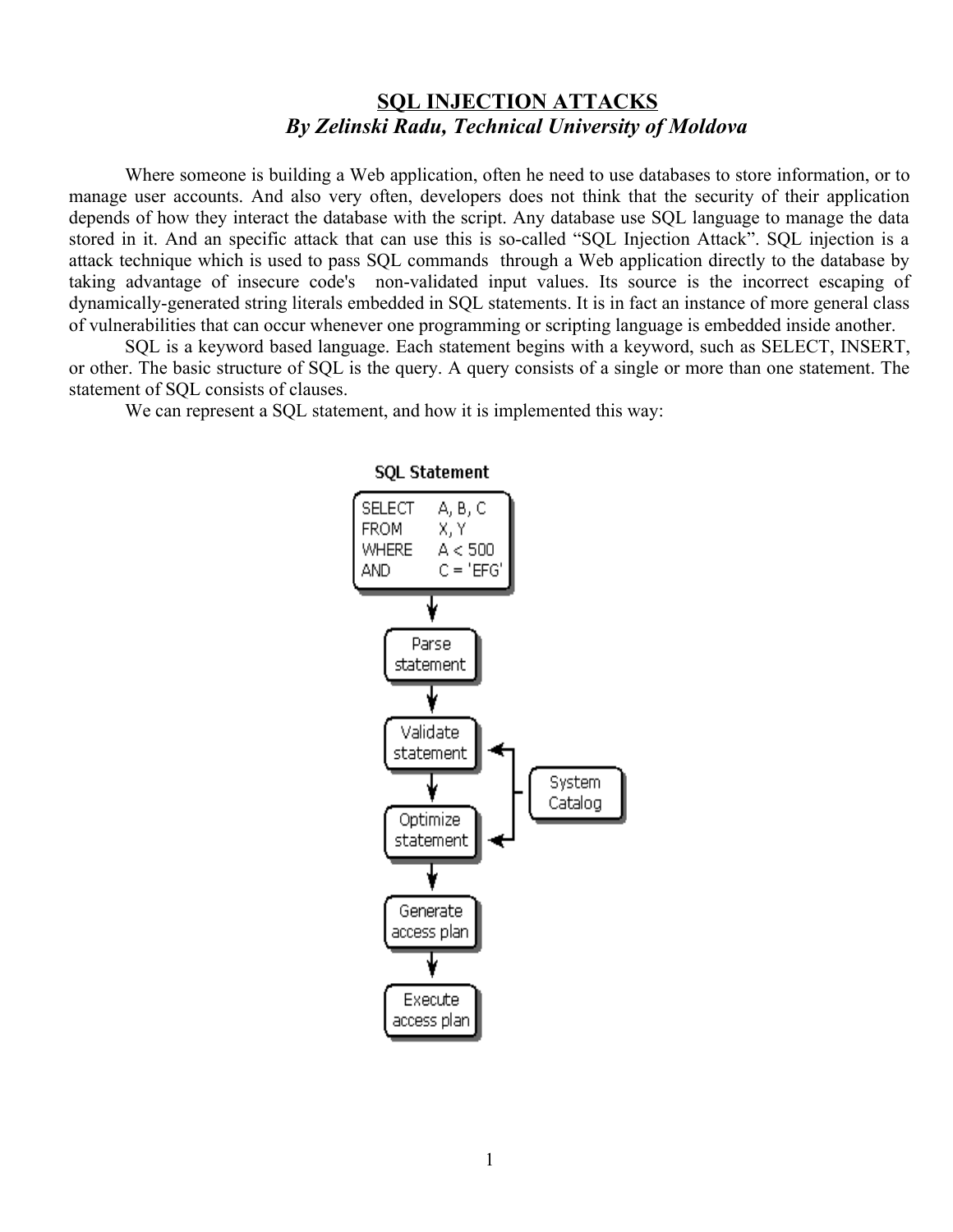By using multiple statement queries, we can force the database to execute the statements one after other, in a more complex query.

We already said that SQL Injection in Web applications works using the dynamically-generated SQL queries. What is a dynamic query and how it works? Most Web applications that use databases do a specific task. But a lot of applications must build and process a variety of SQL statements at run time. Such statements can, and probably will, change from execution to execution. They are called dynamic SQL statements. Unlike static SQL statements, dynamic SQL statements are not embedded in our source code. Instead, they are stored in character strings input build by the program at run time.

For our applications, we are not often using the most complex forms of dynamic SQL, but the common method of building SQL queries from user's input. The basic SQL injection attack uses the multiple statement method to insert his SQL command into the general query string.

SQL injections can be very dangerous for the integrity of our Web application. Here are the most common dangers for our databases, caused by SQL injections:

- − for this attack, only 80 port is needed;
- − any random visitor can access the database;
- the attacker can change the information stored in our database;
- − the attacker can delete the information from database;
- − it is possible to full control the database.



The above picture represent how SQL injection works.

There are a lot of methods to protect ourselves from these attacks. We will present an overview of classic methods of protection against SQL injections.

The simplest way is to constrain input by validating it for type, length, format and range. Any input provided by a visitor can be harmful. It is better to use filter routines to sanitize the code by adding escape characters to characters that have special meanings to SQL. But these types of filter routines can be bypassed by an attacker that uses ASCII hex characters. So they should be used as just another part of our defense strategy.

Because the possibility of SQL injections is caused by dynamically-generated SQL queries, we can avoid the injections if we never use this kind of SQL in our code. That means we have to use parametrized queries and stored procedures, so the injections cannot occur against our application.

Stored Procedures add an extra layer of abstraction in to the design of a software system. This means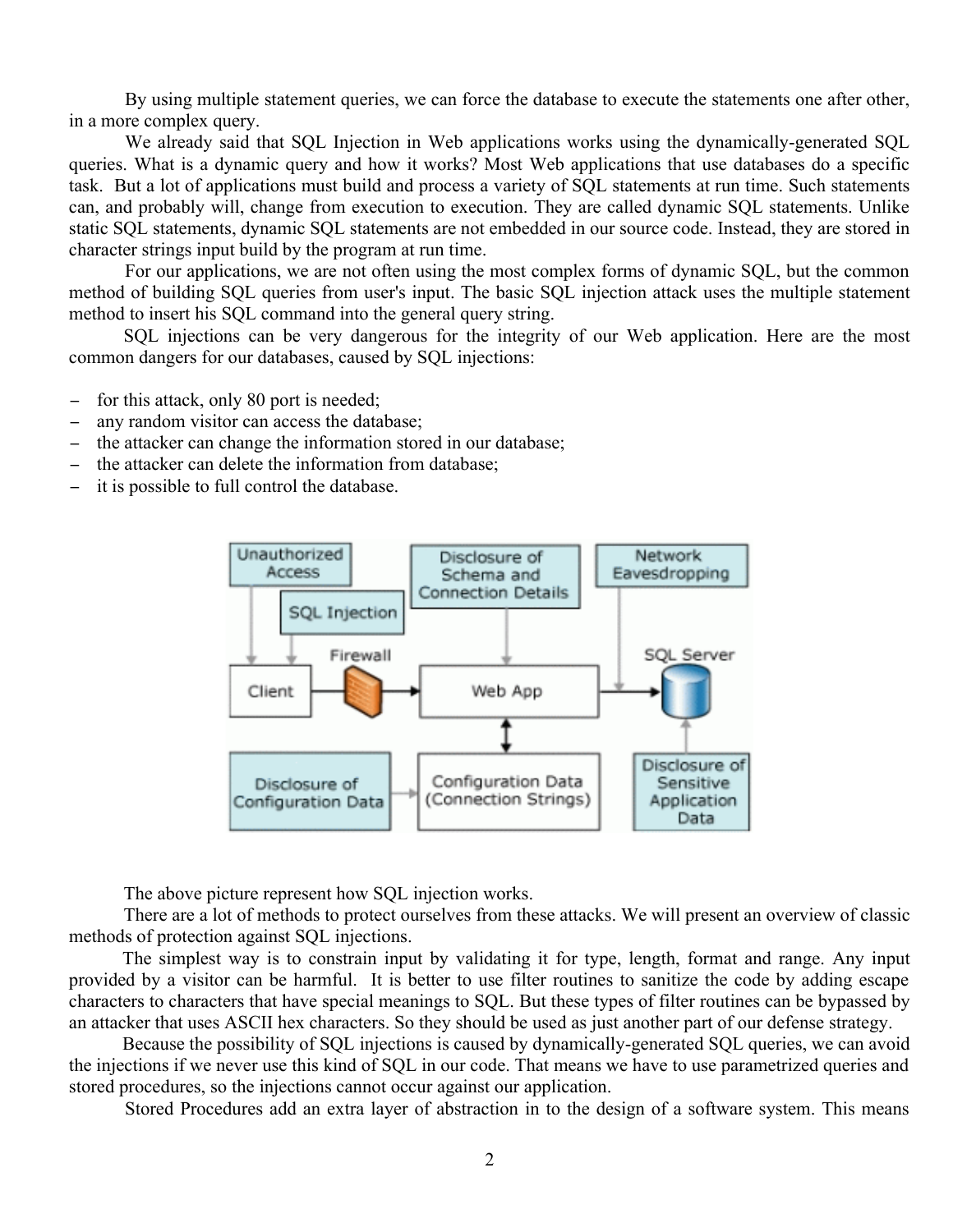that, so long as the interface on the stored procedure stays the same, the underlying table structure can change with no noticeable consequence to the application that is using the database. This layer of abstraction also helps put up an extra barrier to potential attackers. If access to the data in SQL server is only ever permitted via stored procedures, then permission does not need to be explicitly set on any of the tables. Therefore, none of the tables should ever need to be exposed directly to outside applications. For an outside application to read or modify the database, it must go through stored procedures. Even though some stored procedures, if used incorrectly, could potentially damage the database, anything that can reduce the attack surface is beneficial. Stored procedures can be written to validate any input that is sent to them to ensure the integrity of the data beyond the simple constraints otherwise available on the tables. Parameters can be checked for valid ranges. Information can be cross checked with data in other tables. For example, consider a database that has the user details for a website, this includes the user name and password. It is important that an attacker is unable to get a list of passwords or even one password. The stored procedures are designed so that a password can be passed in, but it will never put a password in any result set. The stored procedures for registering and authenticating a user for the website might be:

RegisterUser; VerifyCredentials; ChangePassword.

RegisterUser takes the user name and password as parameters (possibly along with other information that is necessary for registering on the website) and returns the UserID. VerifyCredentials would be used for logging into the site by accepting the user name and the password. If there is a match the UserID is returned, if not then a NULL value. ChangePassword would take the UserID, the old password and the new password. If the UserID and the password match, the password can be changed. A value that indicates success or failure is returned.

All SQL servers support such a concept as parametrized queries. This is where the SQL command uses a parameter instead of injecting the values directly into the command. The particular second-order attack would not have been possible if parametrized queries had been used. While many second-order attacks can be prevented by using parameters, they can only be used in places where a parameter is permitted in the SQL statement.

Another method of prevention can be use of ODBC/JDBC proxy drivers. It works as an ordinary ODBC/JDBC data source and monitor every SQL statements being executed. If the client application tries to execute any un-allowed SQL statements, the driver will block the execution and will send alert to administrator. The blocking operation looks like this:



**Client Application**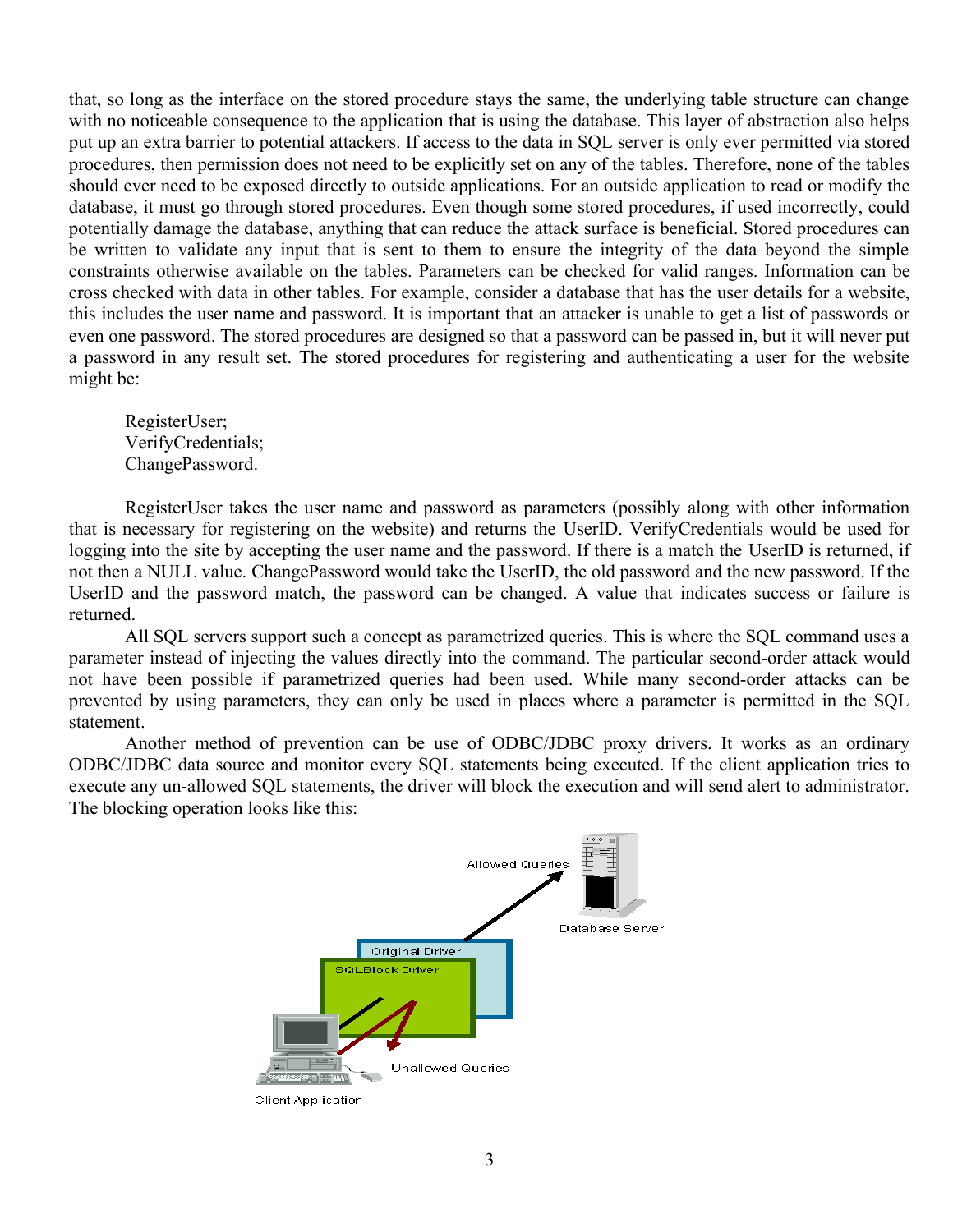Another biggest problem of almost all Web applications is that, for connecting to the database, the script uses DB administrator's account, so the injected statements runs on the database with administrator's privileges. In order to prevent the injections performed by usual visitors, it can be a good idea to run every query to database under a different user, with strictly-defined privileges. That means, that for an usual authentification, the only needed privilege of the user who runs the query is to select the data from the database, not to insert or to delete. If we have a registration form, the only needed operation is to insert the data. The problem is that still, any visitor can make changes to the database, and even he will not be able to attack the most important data, the DB administrator will be forced to verify the data often.

It is possible to avoid SQL injections by evaluating the syntax or the semantic sense of the query, and not only to block the characters, or the operations a user can do. That means, before executing the query, a script, which we will call evaluator, will analyze the query, and if it can be executed, will return "true", and then execute, but if the evaluator will return "false", the query will not be executed.

Before starting analyze how the evaluator will work, we have to understand the notions we will use. First of all, it will be impossible for evaluator to work, if we will not be able to formalize the SQL query. In formal sciences of logic and mathematics, together with the allied branches of computer science and information theory, a formal system is a formal grammar used for modeling purposes. Formalization is the act of creating a formal system, in an attempt to capture the essentials features of a real-world or conceptual system in formal language. The discipline designed for discussing formal systems is called metamathematics. The language described by a formal grammar is called an object language. In our case, the object language is SQL.

Formal systems consists of the following:

- − a finite set of symbols which can be used for constructing formulae;
- − a grammar, which is a way of constructing well-formed formulae out of the symbols, such that is possible to find a decision procedure for deciding whether a formula is a well-formed formula (WFF) or not;
- − a set of axiom or axiom schemata : each axiom has to be WFF;
- − a set of inference rules;
- a set of proofs. This set includes all the axioms, plus all WFF which can be derived from previous-derived proofs by means of rules of inference.

It is not the issue of this work to analyze how formal system works, so, after the preview on foundations of formal systems, we will show how this principle works as protection against SQL injections.

There are two ways of modeling formal structure of SQL : by formalizing the syntax of the language, of by formalizing the semantic structure. In first case we are working with basic structures of the language, such as keywords, separators, in the second case – with syntactic blocks, composed of keywords, separators. Because the syntactic level is more simple, we will start with it.

A SQL query is a phrase, beginning with a keyword, such as SELECT, INSERT, DELETE, and ending with the separator character ";". A query can be single or multiple statement. SQL injection is working by inserting in the user's input a statement, so the original single statement query becomes a multiple statement one.

The following structures are used to build a SQL query:

keywords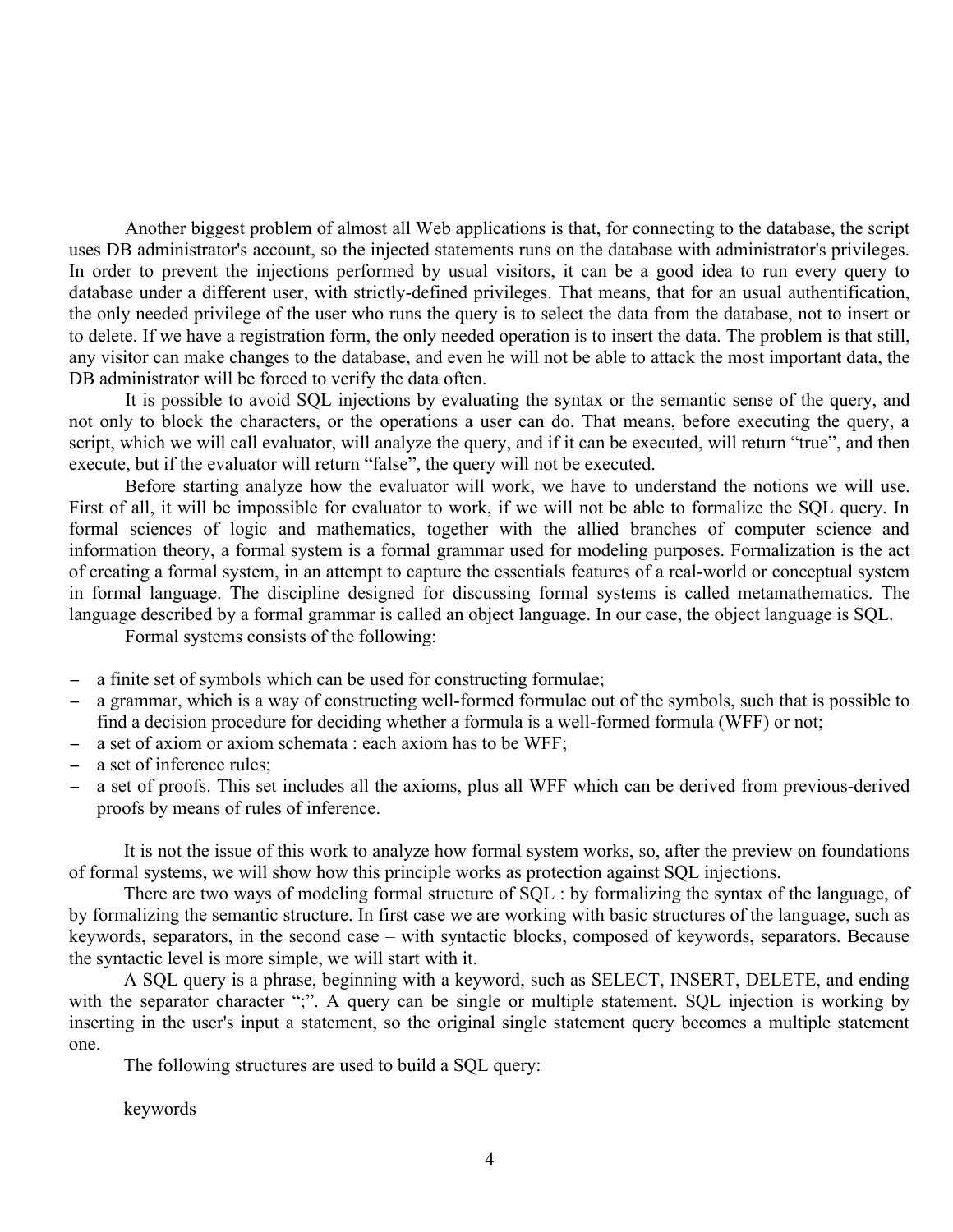separators, such as  $($ ,  $)$ ,  $',$ ; identifiers (databases, tables, fields names), and, in the case of applications, input values, entered by users. The standard SQL single statement query looks like this:

keyword ... ('input value');

In the case of SQL injections, the attacker include in input value a statement, which is being executed by the SQL interpreter. The statement looks like this:

keyword ... ('input value'; attacking statement');

The query becomes a multiple statement one, where the instructions are executed one after other.

If we will formalize the SQL query, so the multiple statement ones to be excluded, the problem of injections will be solved.

For this, we have to create a template, which will be used by the evaluator to check the syntax of the query. The template will look like this:

**TEMPLATE** keyword ... ('

```
input value
')
;
```
The "..." structure will contain the identifiers provided by the script, so the attacker cannot change them. This structure will be defined as a block, starting after the keyword, and beginning before "('"; The evaluator will always consider this block as one.

The formalized phrase will be used as a template for evaluation. Let's consider that the user is trying to login, and he is perform a valid username. The script will compare the username performed by user with the values stored in the database. Because the username is valid, the result will be the correct authentification. How the evaluator will works? The example above will be evaluated in this way:

| <b>INPUT</b> | <b>TEMPLATE</b> | X&Y  |
|--------------|-----------------|------|
| keyword      | keyword         | true |
| $\ddotsc$    | $\cdots$        | true |
|              |                 | true |
| value        | value           | true |
| $\mathbf{L}$ |                 | true |
|              |                 | true |

If the user will try to insert in his input a statement, the evaluation will look this way:

| <b>INPUT</b> | <b>TEMPLATE</b> | X&Y  |
|--------------|-----------------|------|
| keyword      | keyword         | true |
| $\cdots$     | $\cdots$        | true |